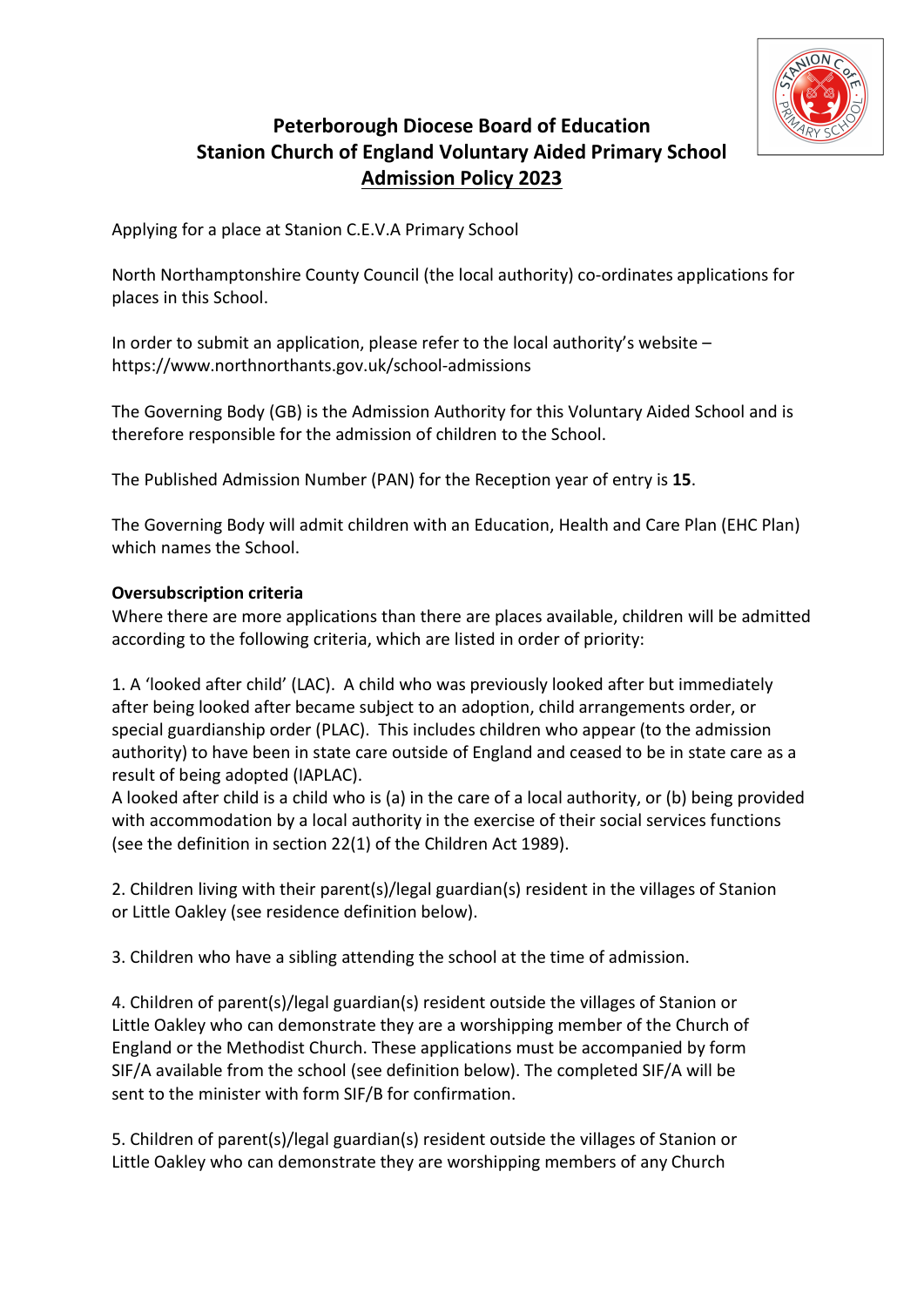that is a member of Churches Together in England, this includes the Church of England. These applications must be accompanied by form SIF/A available from the school. The completed SIF/A form will be sent to the minister with form SIF/B for confirmation.

6. Children of parent(s)/legal guardian(s) of other faiths, or none, who wish their child to be educated in our school.

#### **Tiebreaker**

If the admission number is exceeded within any criterion, priority will be given to those who live closest to the School. (As to how this distance is measured – see "Distance Measurements" below).

#### Village Boundaries

Maps are held in school to show the areas covered in the villages of Stanion and Little Oakley or by visiting the website, www.churchnearyou.com.

#### Notes and Definitions

Children in Care i.e. Looked After Children (LAC) and Previously Looked After Children

Looked after children are children who are (a) in the care of a local authority, or (b) being provided with accommodation by a local authority in the exercise of their social services functions (see the definition in Section 22 (1) of the Children Act 1989) at the time of application to a school.

Previously looked after children are children who were looked after, but ceased to be so because they were adopted (or became subject to a child arrangements order or special guardianship order). This includes children who appear (to the admission authority) to have been in state care outside of England and ceased to be in state care as a result of being adopted.

#### Distance Measurements

Distances are measured on a straight line basis from the address point of the child's home to the address point of the School, using a geographical information system. Each address has a unique address point established by the most valuable elements from the National Land and Property Gazeteer (NPLG), Ordnance Survey Master Map, Royal Mail Postal Address File and The Valuation Office Agency. The address point for a property does not change.

In the case where there are multiple applications from the same shared dwelling (e.g. Flats) or where there are two homes where the distance from the address point of the home to the address point of the school (using the system referred to above) is identical, random allocation, supervised by a suitable independent person, will be used to decide the priority in which applicants are selected in the event of a tiebreaker.

#### Definition of child's home address/residence

The child's home address means the permanent residence of the child at the time of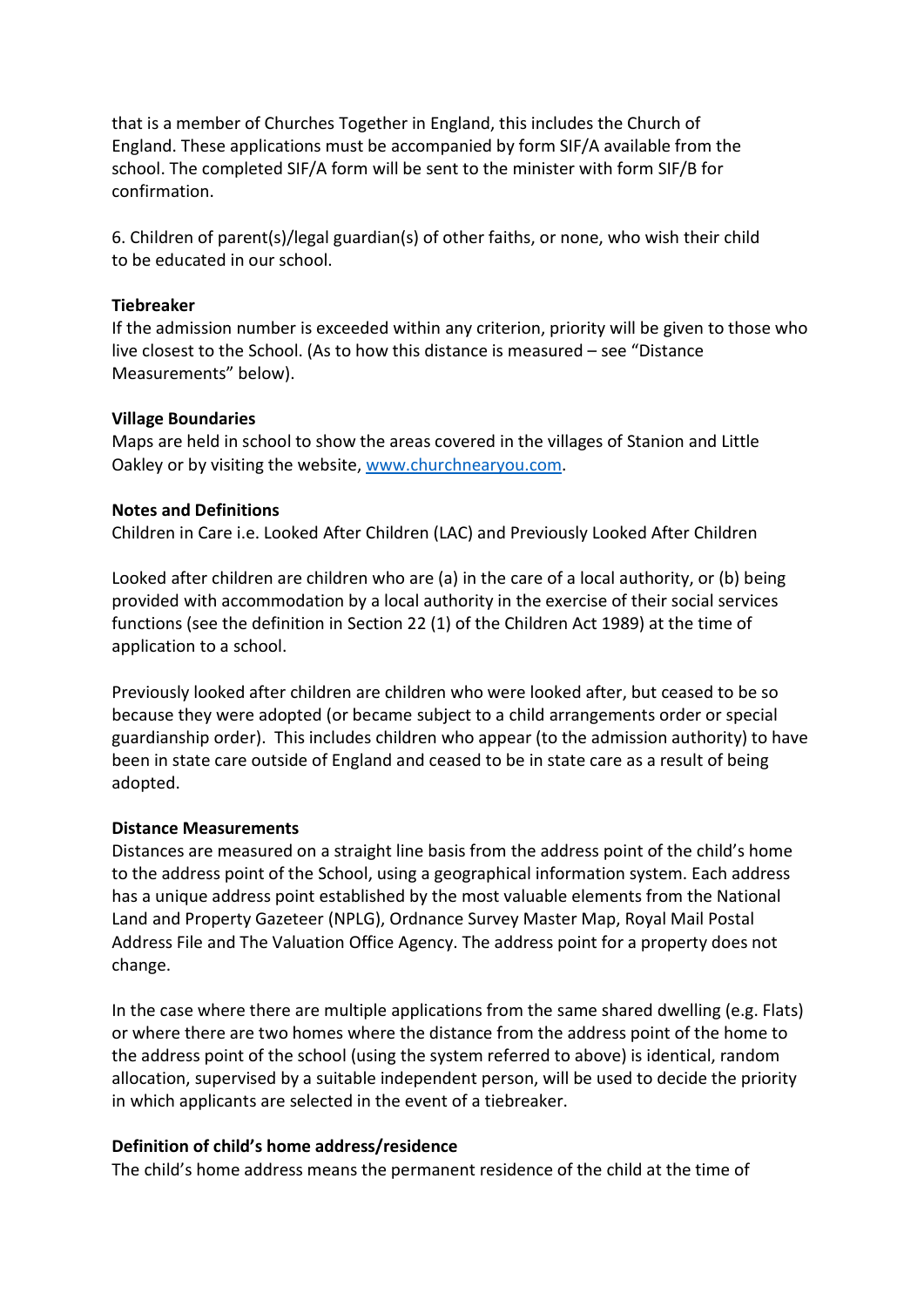application. Parents/carers may be asked to provide proof of a claim of residence at any time during the admission process.

The address must be the child's only or main residence that is either:

- Owned by the child's parent(s) or carer(s);
- Leased to or rented by the child's parent(s) or carer(s) under a lease or written rental agreement of not less than 6 months duration. The property leased must be where the family lives.

Please note – if false or misleading information is used to try and gain a place, this may lead the Governing Body to reject the application or to withdraw the offer of a place.

## Children of "worshipping members"

For parents/carers to be worshipping members, at least one of the parents/carers of the child needs to be regarded by the priest/minister/worship leader as being part of the worshipping community at the church/worship centre. This would not necessarily mean that the parent/carer is a "Member" in the technical sense (e.g. through baptism, confirmation or electoral roll) but would imply a pattern of attendance at worship (on Sunday or at other times) that is more than "occasional" and has been sustained for more than a short, very recent, period of time.

### SIF A/B

If parents/carers wish their application to be considered in criterion 5, they must complete form SIF/A which is available from the School and return it to the School (not the local authority). This must be done by the deadline of 15 January 2023. The School will submit the completed form SIF/A to the relevant minister with form SIF/B to verify the information. As SIF/B needs to be returned to the School in time for the School to rank admissions, it is very important to submit form SIF/A to the School as soon as possible.

### Definition of Sibling

A brother or sister living at the same address as the applicant (i.e. within a family unit) including:

- a brother or sister sharing the same parents;
- a half brother or half sister where two children share one common parent;
- a step brother or step sister, where two children are related by a parents' marriage/civil partnership;
- a child who has been adopted or is fostered by parents/carers who have other children.

### Separated parents

If a child lives with separated parents, the home address will be treated as the place where the child sleeps for most of the school week (i.e. Sunday night – Thursday night inclusive). If the child spends an equal amount of time at 2 addresses, the parents must decide which address they wish to use as the child's main address for the application. Please note  $-$  if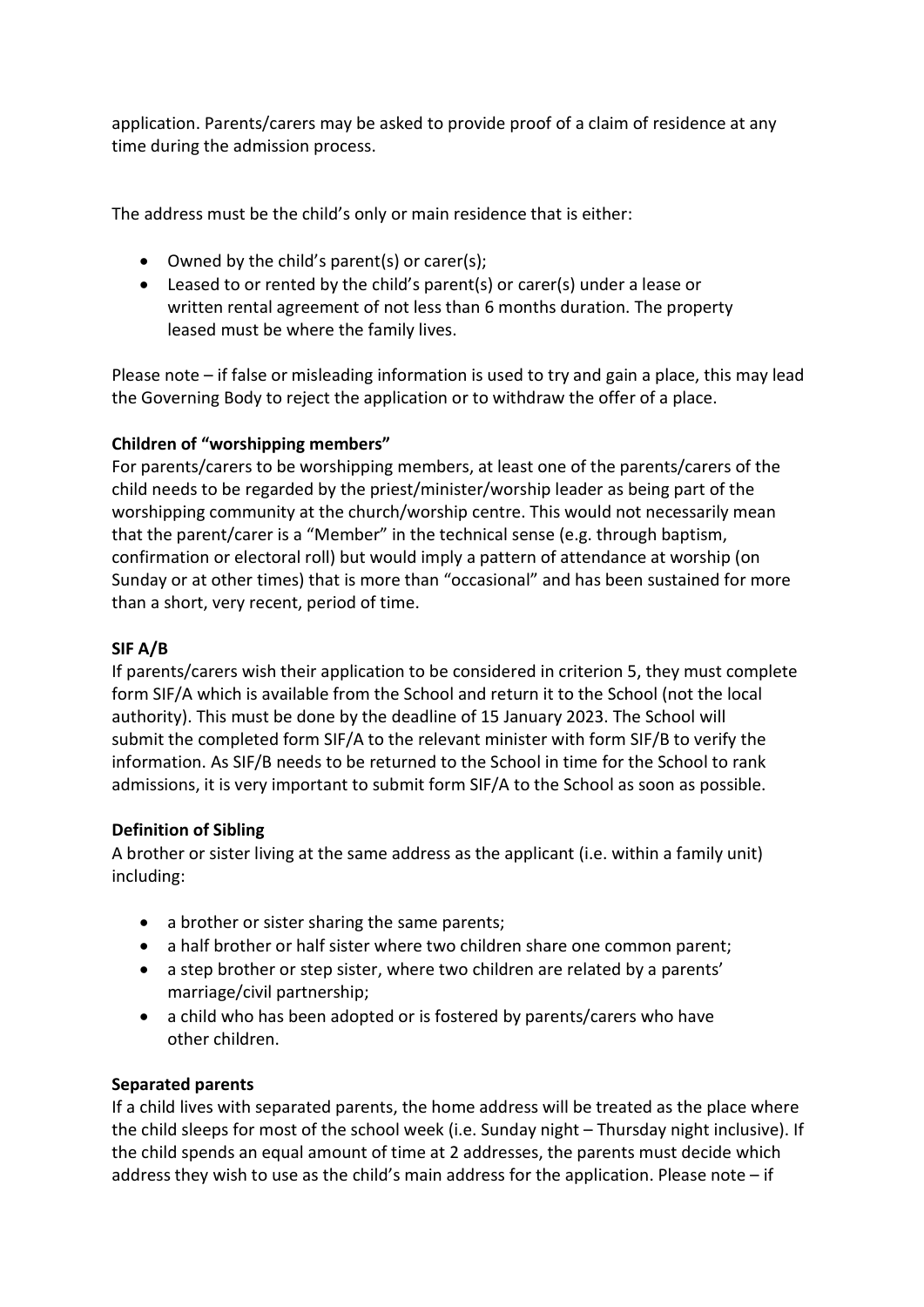false or misleading information is used to try and gain a school place, this may lead the Governing Body to reject the application or to withdraw the offer of a place.

#### Late applications

Late applications are any application forms (known as Common Application Forms (CAFs)/Preference Forms) received by the local authority after its deadline of 15 January 2023. Late applicants will not receive an offer of a school place by the local authority on offer day but their application will be processed in the next round of allocations (for details of when these are – refer to the local authority's composite prospectus).

### Waiting lists

All parents/carers who are unsuccessful at gaining a place for their child at the School may wish to place their child's name on the waiting list. To do so, parents/carers must contact the School and request that their child's name is placed on the waiting list. This should be done in writing to the Head Teacher.

If a place becomes available at the School, it will be allocated according to the oversubscription criteria (see above), not on a first come, first served basis.

A child's name will remain on the waiting list until the end of the School term in which the application was made. If parents/carers wish their child's name to stay on the waiting list for the remainder of the academic year, they must write to the School at the beginning of each term to renew their interest i.e. in January and /or following the Easter break (April/May). Please note a new application form will have to be completed if parents/carers want their child's name to remain on the waiting list in the following academic year.

Please note – placing a child's name on the waiting list does not affect parents'/carers' right to appeal.

### Requests for admission outside the normal age group

Requests for admission outside the normal age group (Summer Born)

Whilst all children are entitled to a full time school place in the September following their 4<sup>th</sup> birthday and most parents are happy for their child to start school at this point, parent(s)/carer(s) of summer born children (those born between 1 April and 31 August) who do not reach compulsory school age until a full year after they would normally start school, may wish to delay their child's start to school until the September following their 5<sup>th</sup> birthday.

If parents wish to delay their summer born child's school start until the September following their 5th birthday, there are 2 options:

1. Parents can make an in-year application for a place for the September following their child's  $5<sup>th</sup>$  birthday. The child would normally start school in **Year 1** (their correct chronological age group) as other children in the child's age group already attending school will be moving from Reception to Year 1 at this point. It is important to remember that the school is likely to be full and we may be unable to offer a place;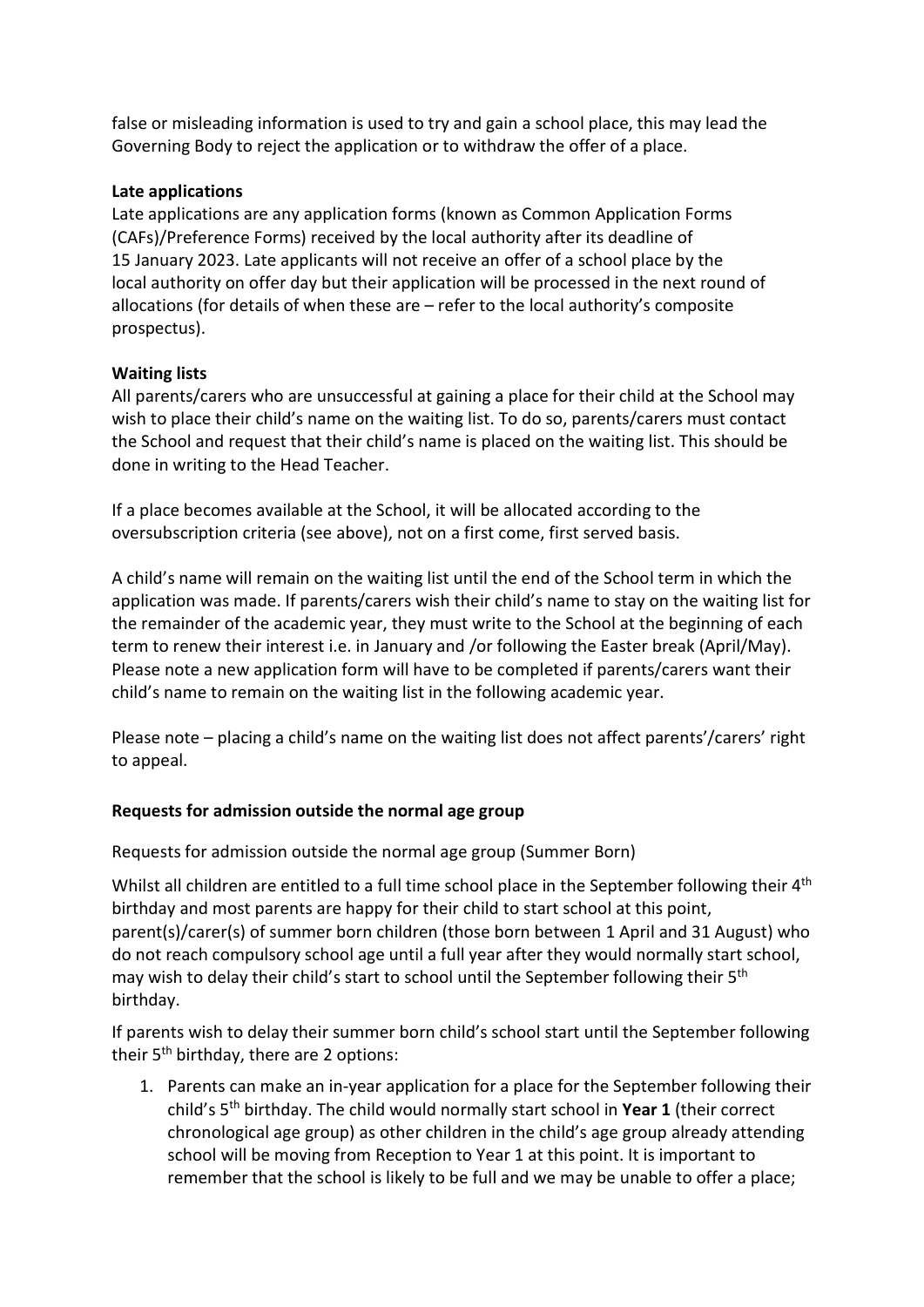2. If parents do not want their child to miss their Reception year, they may request that children are admitted out of their normal age group i.e. into Reception instead of Year 1. Please note, this is a 'request' and parents do not have the right to insist that their child is admitted to a particular age group. The school's admission authority is responsible for making the decision about which year group a child should be admitted to.

Parents/carers of summer born children who could start school in September 2023, but wish to delay their child's school start and apply for a Reception place to start in September 2024, should still make their application for a Reception place for their child's normal year of entry before the primary application deadline of 15 January 2023. If a delay is agreed, this application can be withdrawn;

Parent/carers should also, if possible, make their request for admission out of the normal age group to their preferred schools by the same date - 15 January 2023. This is to enable sufficient time for requests to be processed prior to National Offer Day (16 April or the next working day). Requests will however still be considered after this date.

Parents/carers wanting to request that they be able to apply for a Reception place at Stanion C.E.V.A Primary School for the September following their child's 5<sup>th</sup> birthday, should write to the school Head Teacher in the first instance. In their request, parents/carers should provide some information about their child to explain why they think that their child should be educated out of their normal age group. It is important for parents/carers to provide any additional evidence to support their request as this information will help the admission authority to make their decision e.g. parents/carers may be able to provide a report from the child's Early Years setting or evidence from a health or social care professional.

The request will then be considered by our admission authority, Stanion C.E.V.A Primary School Governing Body, Admissions Committee, who will then make a decision on the basis of the circumstances of each case and in the best interests of the child concerned. The School Admissions Code requires admission authorities to consider a number of factors:

- the parent's/carer's views
- information about the child's academic, social and emotional development
- where relevant, the child's medical history and the views of a medical professional
- whether the child may naturally have fallen into a lower age group if it were not for being born prematurely
- the Head teacher's views

# What happens next?

Parents/carers will be informed of the admission authority's decision on the year group the child should be admitted to when they start school (i.e. Reception or Year 1) and will set out clearly the reasons for their decision.

# If the request is approved:

If the request to be admitted outside normal age group is **approved** by the admission authority of the school, parents/carers will need to forward this approval to School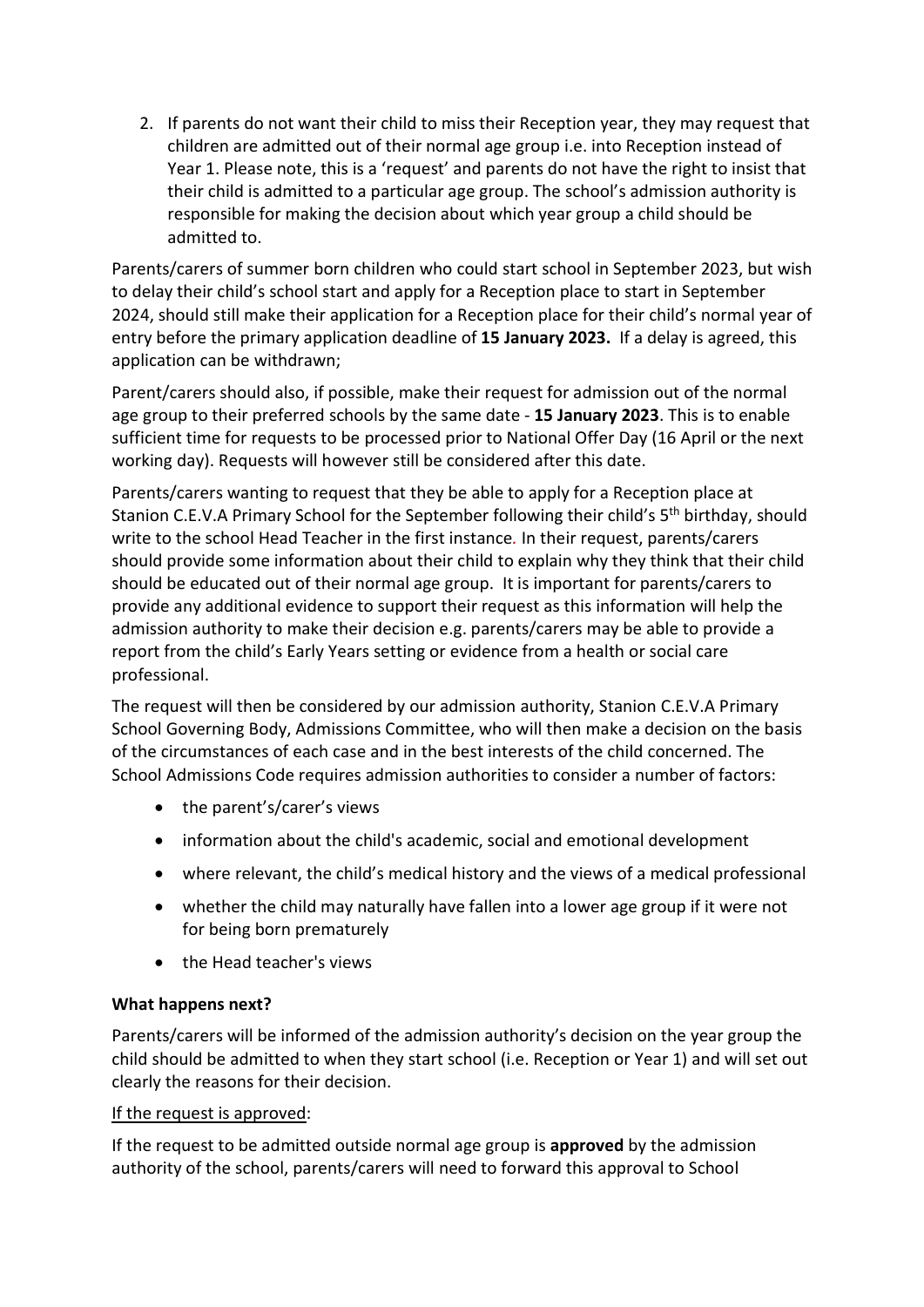Admissions at NNCC so an application can be accepted in the normal admission round for the September following the child's  $5<sup>th</sup>$  birthday. Parent(s)/carer(s) will then need to make an application for a place in Reception for the normal round of admissions in the following academic year.

Please note – this does not mean a child has been, or will be, offered a place in the Reception year at their chosen school. If, in this following normal admissions round, the school is oversubscribed, all applications (including delayed applications) for the school will be ranked in accordance with the school's oversubscription admission criteria.

#### If the request is rejected:

If the request to be admitted outside normal age group is rejected by the admission authority of the school, parents/carers have to decide whether to accept a Reception place in the normal year of entry or delay their child's start until the September after their  $5<sup>th</sup>$ birthday and apply for a Year 1 place.

If parents/carers are unhappy with the admission authority's decision to refuse their child a place out of their normal age group, complaints should be made directly to the admission authority.

Parents/carers whose requests for delayed entry into Reception are refused, have no statutory right to appeal this decision as the purpose of the appeals process is to consider whether a child should be admitted to a particular school, not the year group into which they should be admitted.

### Children below Compulsory School Age

Where children below compulsory school age are offered a place at the school, they will be entitled to attend the school full-time in the September following their fourth birthday.

Parents/carers may defer their child's entry to the allocated school until later in the school year but not beyond the point at which the child reaches compulsory school age, and not beyond the beginning of the final term of the school year for which the offer was made when the place will cease to be available for the child. Please discuss this with the school directly once a place has been offered.

Where parents/carers wish, children may attend part-time until later in the school year but not beyond the point at which they reach compulsory school age. Please discuss this with the school directly once you have received an offer of a school place.

#### Requests for admission outside the normal age group (Not Summer Born)

Parents/carers may seek a place for their child out of their normal age group. They must put their request in writing addressed to the Head Teacher.

The Admission Authority of the school will consider the request and make a decision on the basis of the circumstances of each case and in the best interests of the child concerned. This will include taking account of:

- the parent's/carer's views
- information about the child's academic, social and emotional development